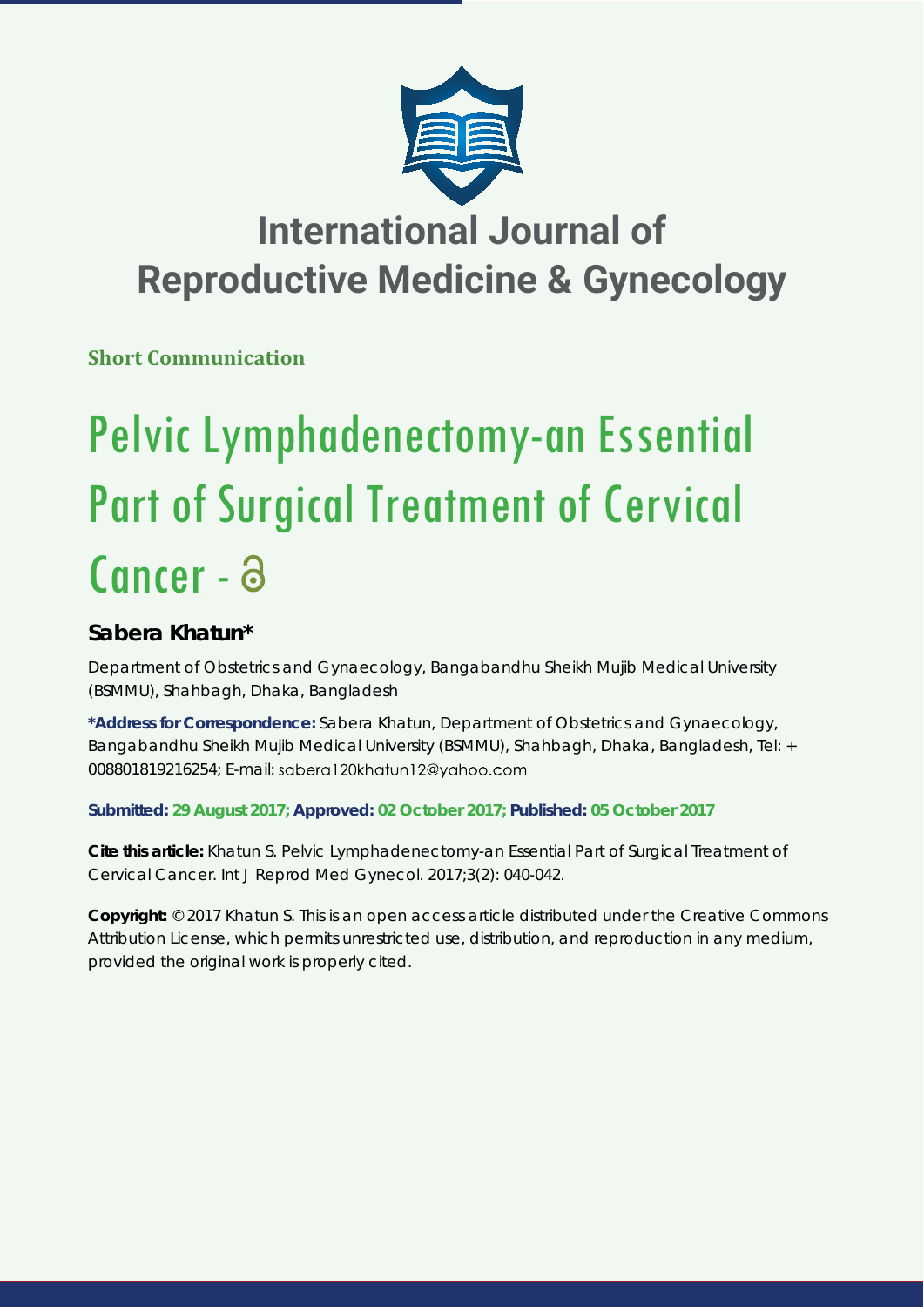#### **International Journal of Reproductive Medicine & Gynecology**

In Bangladesh, the incidence of cervical cancer is about 13,000 and around 6600 women dies from cervical cancer each year [1]. Cervical cancer constitutes 22-29% of the female cancer in Bangladesh [2,3]. Diagnosis and treatment of CIN through population-based screening programs has lead to 50-80% reduction in deaths from cervical cancer in various developed countries [4].

Cervical cancer is a slowly progressing tumour and its natural history is reasonably well understood. The cancer starts as a preinvasive form, known as Cervical Intraepithelial Neoplasia (CIN). It is graded as CIN I, II and III. Only 2-3% of CIN I and 33-34% of CIN II and III progress to invasive cancer. This total process may take 10 to 15 years. If, during this slow progression period, CIN can be diagnosed and treated, development of invasive cervical cancer can be prevented. It is now widely accepted that detection and treatment of CIN can reduce the incidence of cervical cancer by population-based organized cervical cancer screening program and there is significant reduction in the incidence of cervical cancer in screened population in developed countries.

Invasive cervical cancer starts from stage IA, through to stage IV B. All the stages are-  $IA_1$ ,  $IA_2$ ,  $IB_1$ ,  $IB_2$   $IIA_1$ ,  $IIA_2$ ,  $IIB$ ,  $IIIA$ ,  $IIIB$ , IVA and IVB. Surgical treatment can only be implemented upto stage  $IIA_2$  But only stage  $IB_1$  and  $IIA_1$  are universally treated by radical hysterectomy and Bilateral Pelvic Lymphadenectomy (BLPND).

There are five types of hysterectomies which can be applied for the treatment of cervical cancer.

Type I or extrafascial hysterectomy done for stage  $\mathrm{IA}_\mathrm{_1}$  disease.

Type II or modified radical hysterectomy or Wertheim's hysterectomy done for stage IA $_{\textrm{\tiny{2}}}$  disease.

Type III or radical hysterectomy done for stage  $\mathrm{IB}_\mathrm{i}$  and stage  $\mathrm{IIA}_\mathrm{i}$ disease.

Type IV or extended radical hysterectomy done for selective small central recurrence after radiotherapy.

Type V or pelvic exenteration done for central recurrences with involvement of the lower most part of the ureter and the bladder.

First three types of hysterectomies are always associated with bilateral pelvic lymph node dissection because pelvic lymph nodes are the commonest and first site of metastasis from cervical cancer. The rate of involvement of the pelvic lymph nodes in different stages is as follows:

| Stage IA <sub>r</sub> | 0.5%    |
|-----------------------|---------|
| Stage IA,             | 5-13%   |
| Stage $IB_{1-2}$      | 17.3%   |
| Stage IIA-B           | $-30\%$ |
| Stage IIIA-B - 45%    |         |
|                       |         |

(Jonathan S. Berek)

In Bangladesh, it is the most common gynaecological cancer and the most important cause of cancer related death in female. Here, 70% patients of cervical cancer come for treatment in inoperable stage. Only 30% can be treated by primary surgery. Bilateral pelvic lymphadenectomy is an essential part of primary radical surgery for cervical cancer. The status of the regional lymph nodes is one of the most important prognostic factor for cervical cancer [5-7].

The benefits of lymphadenectomy may extend beyond merely detecting metastatic disease. Survival benefit has also been noted among node negative patients who undergo more extensive lymphadenectomy [8-16]. To date, relatively little data exist to describe the possible benefits of a more extensive lymphadenectomy for early stage cervical cancer. Study of histopathological reports of the specimen of radical hysterectomy and Bilateral Pelvic Lymphadenectomy (BLPND) can contribute a lot to take the decision for adjuvant therapy for operable cases.

In Bangabandhu Sheikh Mujib Medical University (BSMMU) of Dhaka, Bangladesh, a retrospective analysis of histopathological reports of lymph nodes removed of 105 cases was done. Among them, 20 patients had lymph nodes positive for malignancy. Among all the factors, only age of the patients were found to be positively related with lymph node metastasis (p value < 0.001). Other factors like histological type of tumour, number of nodes removed stage and parity of the patients were not positively related with lymph node metastasis.

In conclusion, our findings suggest that the extent of lymphadenectomy performed for patients with early stage cervical cancer influence the outcome. Best results are observed in node negative patients, provided the greater number of nodes removed. Further work is required to determine the survival advantage with the number of nodes removed.

#### **REFERENCES**

- 1. Bray F, Pisani P, Parkin DM. GLOBOCON 2002. Cancer incidence, Mortality and Prevalence Worldwide. IARC Cancer Base No. 5 version 2.0. Lyon: IARC Press; 2004.
- 2. Akhter PS, Uddin MM, Sharma SK. Patterns of malignant neoplasiaanalysis of 1020 cases in three years. J of Teachers' Association, SBMCH, Bangladesh. 1996; 7: 439-445.
- 3. Akhter PS, Uddin MM, Akhter N. Gynaecological cancers–analysis of 1020 cases in three years. Journal of Teachers' Association, Sher-e-Bangla Medical College Hospital. Bangladesh.1996; 439-445.
- 4. International Agency for Research on Cancer. IARC Handbooks on Cancer Prevention. Volume 10. Cervix Cancer Screening. IARC Press: Lyon.2004; https://goo.gl/YYHi4C
- 5. Delgado G, Bundy B, Zaino R, Sevin BU, Creasman WT, Major F. Prospective surgical-pathological study of disease-free interval in patients with stage IB squamous cell carcinoma of the cervix: a Gynecologic Oncology Group study. Gynecol Oncol. 1990; 38: 352-357. https://goo.gl/5qqYga
- 6. Tanaka Y, Sawada S, Murata T. Relationship between lymph node metastases and prognosis in patients irradiated postoperatively for carcinoma of the uterine cervix. Acta Radiol Oncol. 1984; 23: 455-459. https://goo.gl/qQBvZL
- 7. Tinga DJ, Timmer PR, Bouma J, Aalders JG. Prognostic significance of single versus multiple lymph node metastases in cervical carcinoma stage IB. Gynecol Oncol. 1990; 39: 175-180. https://goo.gl/WsGJhc
- 8. Chan AD, Essner R, Wanek LA, Morton DL. Judging the therapeutic value of lymph node dissections for melanoma. J Am Coll Surg. 2000; 191: 16-22. https://goo.gl/t91YbD
- 9. Chang GJ, Rodriguez-Bigas MA, Skibber JM, Moyer VA. Lymph node evaluation and survival after curative resection of colon cancer: systematic review. J Natl Cancer Inst. 2007; 99: 433-441*.* https://goo.gl/beaeAn
- 10. Cragun JM, Havrilesky LJ, Calingaert B, Synan I, Secord AA, Soper JT, et al. Retrospective analysis of selective lymphadenectomy in apparent early-stage endometrial cancer. J Clin Oncol. 2005; 23: 3668-3675. https://goo.gl/aEHjyN
- 11. Gajra A, Newman N, Gamble GP, Kohman LJ, Graziano SL. Effect of number of lymph nodes sampled on outcome in patients with stage I non–small-cell lung cancer. J Clin Oncol. 2003; 21: 1029-1034. https://goo.gl/DN3gaV